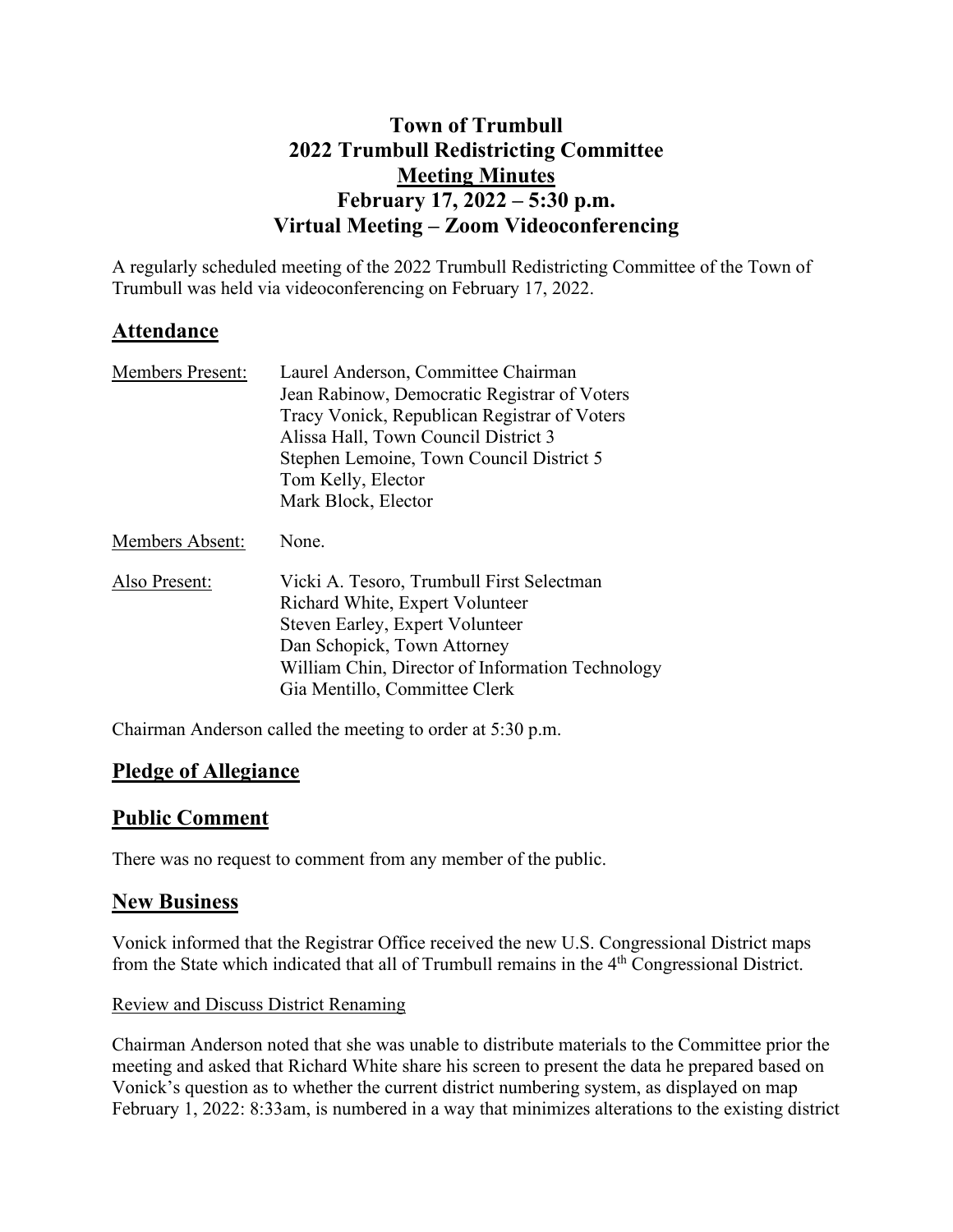layout. White displayed map February 1, 2022: 8:33am along with various data sets, exemplifying the approaches taken to conduct the necessary data analysis to answer Vonick's question.

White explained that he utilized U.S. Census data within Excel to compare all 531 Census Blocks within Trumbull based on several different criteria. First, he compared the populations of the existing Trumbull voting districts to the proposed districts which allowed him to identify if a significant portion of the existing voting district's population had been relocated to a differently numbered proposed district. He then did a similar analysis comparing populations amongst old House District lines in an attempt to identify any significant alterations. Lastly, he compared populations to the new House District lines. This led White to making the recommendation that the Committee leave the districting numbering as-is.

Chairman Anderson stated that she would like to include a comment in the Committee's final report to the Town Council which informs that the Committee looked into renumbering the districts but determined that it best to keep the current configuration. The Committee voiced support for this. Block requested that the Chairman also include a comment that the Committee attempted to find the historical reasoning for the current district numbering system and was unsuccessful.

#### Review and Discuss Boundary Description List Provided by Steven Earley

Chairman Anderson informed that the Committee amended map February 1, 2022: 8:33am on February  $10^{th}$  so that the westerly boundary of District 1 continues along Route 25 to the intersection of Monroe Turnpike. White amended the map in real-time.

Rabinow stated a need to update the westerly boundary description for District 1 to reflect the aforementioned changes made to the district lines by the Committee on February  $10<sup>th</sup>$ , informing that the matching change would need to be made to the easterly boundary of District 3.

Chairman Anderson asked for clarification of the southerly boundary description of District 1 when referring to Country Club Road, pointing to graphical discrepancies between the Town map and the Census map. White informed that the U.S. Census data clarifies this to be solely a graphical discrepancy.

Lemoine questioned the southerly boundary description for District 1 regarding the area where Strobel Road meets Pinewood Trail. Earley stated that Strobel Road does intersect with Pinewood Trail but clarified that it is Pinewood Trail which terminates at that intersection while Strobel Road continues along to Booth Hill Road. No other comments were made regarding District 1.

Rabinow stated that the northerly boundary description of District 2 should be amended to read as "Country Club Road, Brookside Drive, Brookhedge Road, Old Stream Lane, Oldfield Road, southerly along Booth Hill Brook to Strobel Road, Strobel Road, Hemlock Trail, Bear Den Road, Pinewood trial, Strobel Road again, Booth Hill Road, the Shelton town line, each in part." Chairman Anderson and Lemoine agreed with this.